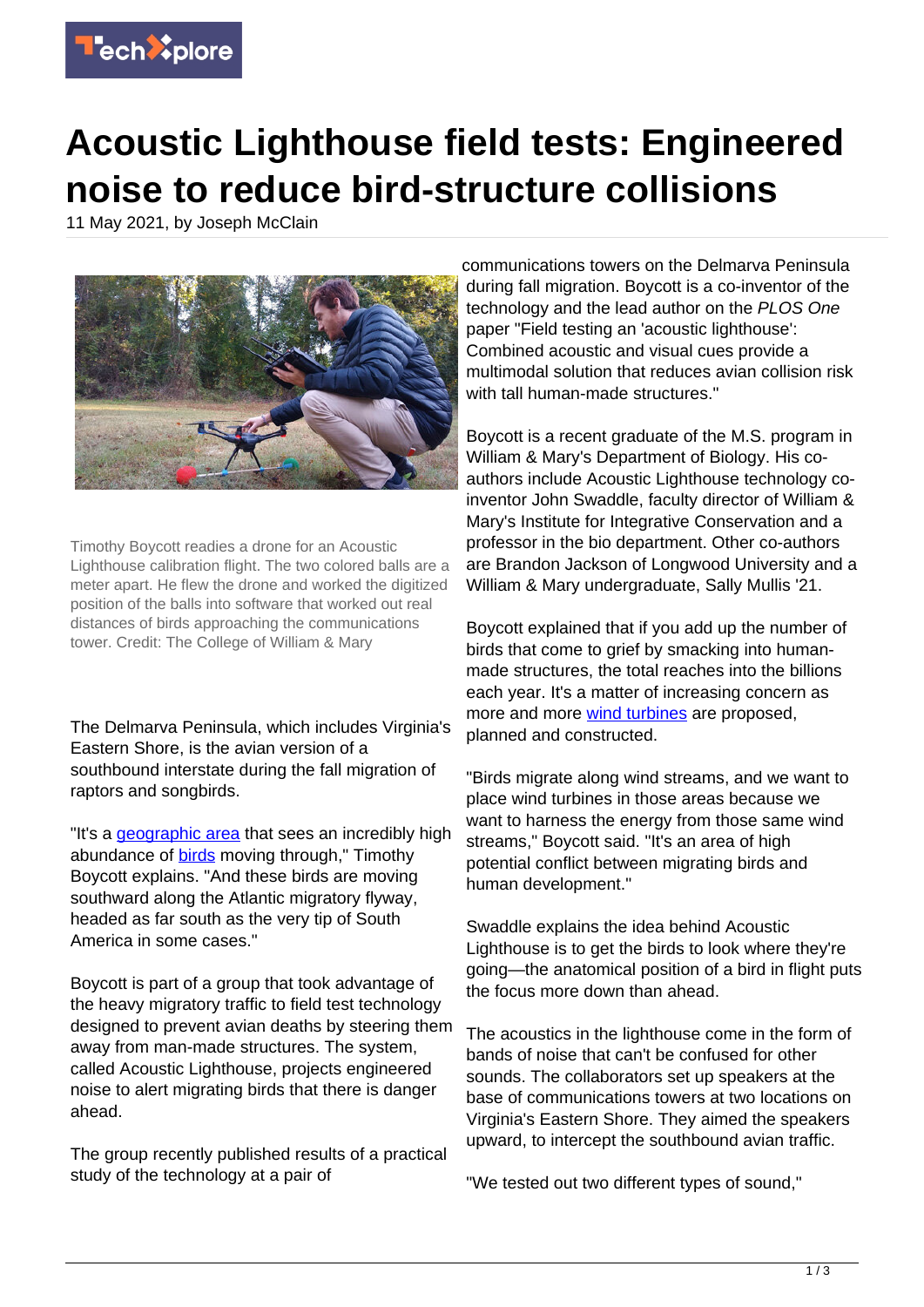

Boycott said. "They were both broad-spectrum, a kind of staticky, hissy type sound."

He said that they tried the hissy-type sound in two frequencies: 4-6 kHz and 6-8 kHz. Boycott explained that they selected the 4-6 kHz range to match the known hearing range of many birds, while the 6-8 kHz range was chosen to stand out among ambient noise, such as wave action and traffic. For control, they had sessions with no hissy sound playing.

They collected data for three hours a day over six sampling days, recording the bird behavior on video, with cameras aimed in three zones: approach, passing and flying away from the towers. birds lost. Both Swaddle and Boycott believe that

"We reconstructed their flight paths and were able to ask all sorts of things about the birds' flight behavior," Boycott said. "How fast were they going? How close did they get to the towers? The angle that they flew away from the towers."

As they analyzed the footage from three sets of emerged. For one thing, both sound frequencies were effective when compared to control, but one was better than others.

"We saw that during the 4-6 kHz, lower frequency sound range, the birds slowed down the most," Boycott said. "They stayed farther away from the towers and they angled their flight trajectories away from the towers more."

The group is interpreting the observed flight behaviors in terms of the degree of collision risk they represent. For instance, if a bird slows down or veers, it makes sense that there is a corresponding reduction in collision risk.

Swaddle and Boycott said that at this stage of testing, videotaping and counting how many birds veer off is preferable to the standard methodology for a couple of reasons.

"Most studies on collision collect mortality data," Boycott explained. "They go to the bases of these structures and count the number of dead birds."

He pointed out that even though structure collisions are a massive problem collectively, individual collisions are few and far between. Studies that rely on collection of dead birds take months and months—sometimes years—to gather sufficient data.

"And one of the problems with carcass surveys is that you miss a lot," Swaddle added. "If a bird strikes a tower and falls, it could be scavenged. Or it might make it 50 yards or so before it hits the ground. In either case, you'll never find it."

Another major benefit of the video methodology is that its real-time nature allows the researchers to tally potential birds saved, as opposed to counting including a carcass survey with their video methodology could provide additional insights into the effectiveness of Acoustic Lighthouse.

"Future studies would be really important to see how those differences in flight behavior actually translate to mortality on the ground," Boycott said.

videos—4-6 kHz, 6-8 kHz and control—some patterns **More information:** Timothy J. Boycott et al. Field testing an "acoustic lighthouse": Combined acoustic and visual cues provide a multimodal solution that reduces avian collision risk with tall human-made structures, PLOS ONE (2021). [DOI:](http://dx.doi.org/10.1371/journal.pone.0249826) [10.1371/journal.pone.0249826](http://dx.doi.org/10.1371/journal.pone.0249826)

Provided by The College of William & Mary